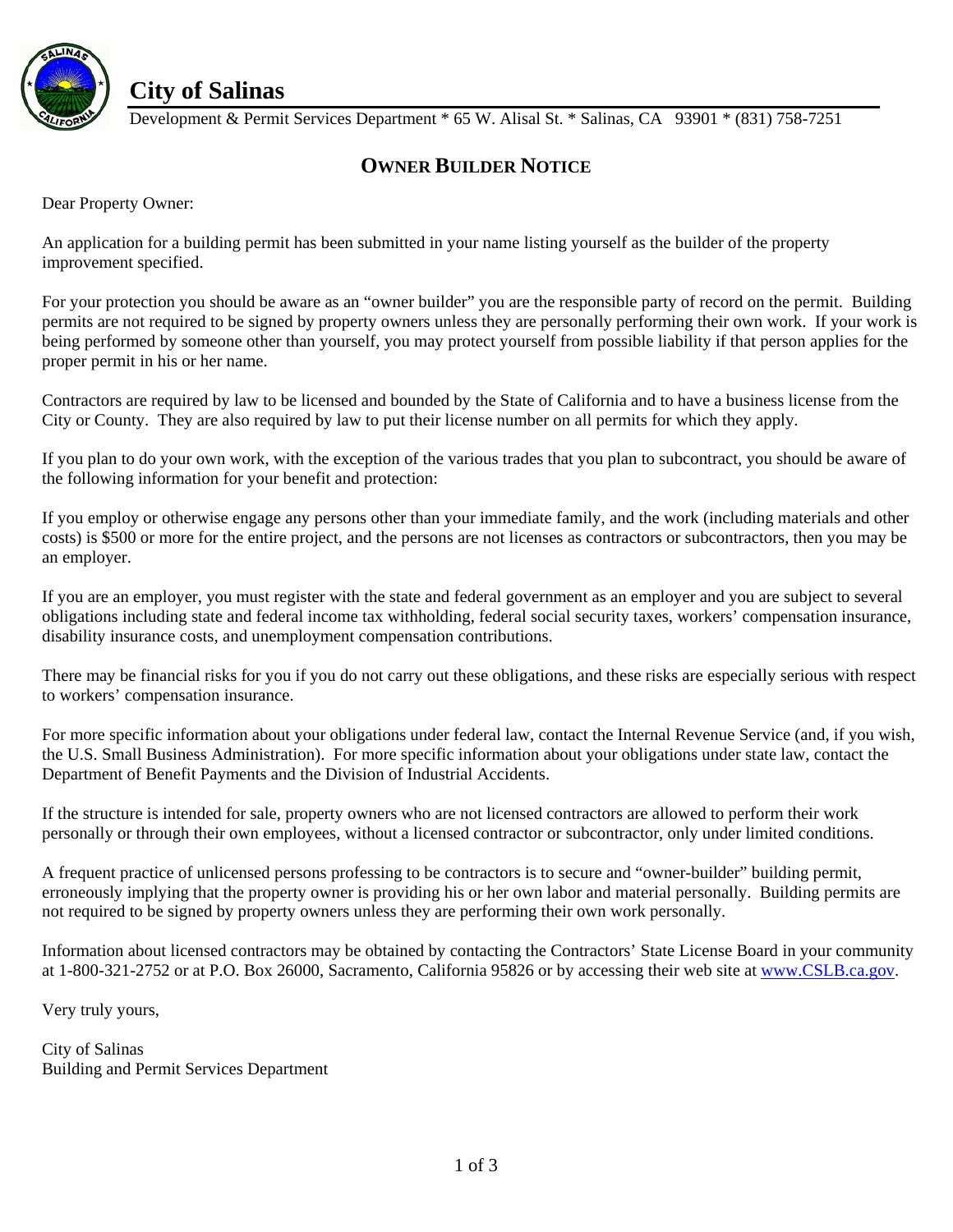## **OWNER BUILDER-VERIFICATION**

The City of Salinas is required, pursuant to California Health and Safety Code Section 19830, to prepare and give notice to the owners of the building or structure for which a building permit application has been submitted in the owner's name as builder of the improvements. As a condition precedent to the issuance of any such building permit, the City requires completion of the submittal of the following Owner-Builder Verification.

## **ATTENTION PROPERTY OWNER(S):**

An Owner-Builder building permit has been applied for in your name and bearing your signature.

Please complete and return this information in the envelope provided at your earliest opportunity to avoid unnecessary delay in processing and issuing your building permit. **No building permit will be issued until this verification is received.**

- 1. I personally plan to provide the major labor and materials for construction of the proposed property improvement (yes or no) \_\_\_\_\_\_\_\_\_\_\_.
- 2. I (have/have not) \_\_\_\_\_\_\_\_\_\_\_\_ signed an application for a building permit for the proposed work.
- 3. I have contracted with the following person (firm) to provide the proposed construction:

| Name                    | Phone |  |  |  |
|-------------------------|-------|--|--|--|
| Address                 | City  |  |  |  |
| Contractors License No. |       |  |  |  |
| Type of Work            |       |  |  |  |

| Name                    | Phone |  |  |
|-------------------------|-------|--|--|
| Address                 | City  |  |  |
| Contractors License No. |       |  |  |
| Type of Work            |       |  |  |

| Name                    | Phone |  |  |  |
|-------------------------|-------|--|--|--|
| Address                 | City  |  |  |  |
| Contractors License No. |       |  |  |  |
| l Type of Work          |       |  |  |  |

| Name                    | Phone |  |  |  |
|-------------------------|-------|--|--|--|
| Address                 | City  |  |  |  |
| Contractors License No. |       |  |  |  |